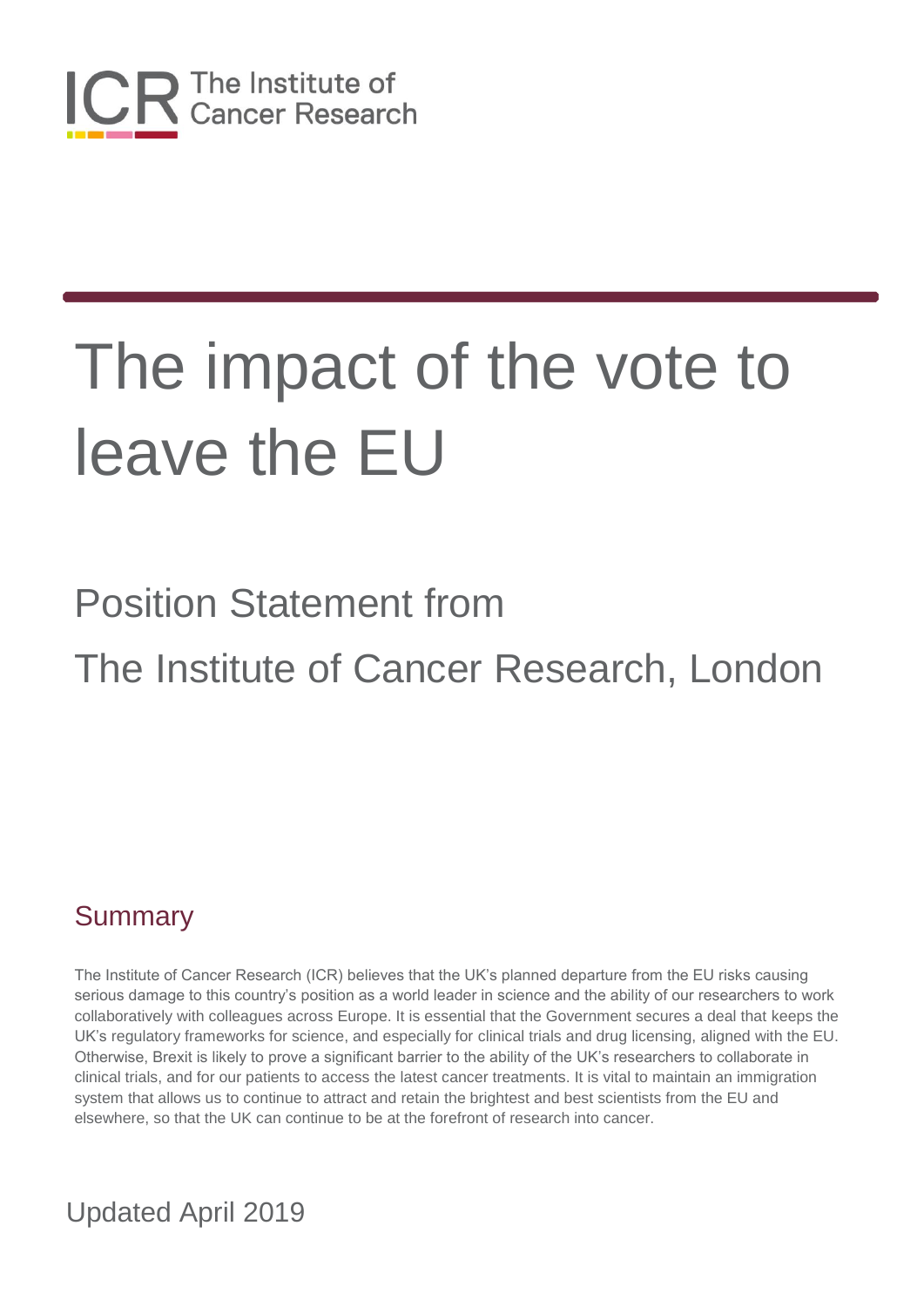### **Background**

 $\overline{a}$ 

On 24 June 2016, citizens of the UK voted to leave the EU by 52 per cent to 48 per cent. On 29 March 2017, the UK submitted its intention to withdraw from the EU via Article 50 of the Treaty on European Union. The UK was due to leave the EU on 29 March 2019 but the proposed withdrawal agreement reached between the EU and UK was rejected three times by UK MPs. EU leaders agreed to extend the Article 50 process further until 31 October.

It is still unclear exactly what the UK's vote to leave the EU will mean for UK science, but there are likely to be serious implications for the ICR's work and for cancer patients.

The UK operates under EU frameworks in many areas of science, innovation and drug access. While some of these regulations can be bureaucratic, operating under European-wide frameworks has many advantages for UK science. It reduces the regulatory barriers to working across European borders, and provides an attractive single market for drug licensing.

In September 2017, the Government published a policy paper<sup>1</sup> outlining the UK's objectives for a science and innovation agreement with the EU. It outlined issues that need to be addressed as part of an exit deal including collaboration, movement of skilled researchers and membership of EU agencies.

The Government's Brexit White Paper<sup>2</sup> was published in July 2018 and sets out its vision for the UK's new relationship with the EU including building a close partnership on data, science and innovation. It proposes that the future relationship provides for UK participation in EU research funding programmes, enables continued cooperation through joint participation in networks, infrastructure, policies and agencies, and establishes channels for regular dialogue between regulators, researchers and experts.

However, none of these proposals have yet been agreed, and as we move towards the UK's withdrawal from the EU, there is still much uncertainty over what the new relationship will look like.

In August 2018, the Government published a large number of documents on preparations for a no-deal Brexit, including outline regulatory procedures for clinical trials, drugs and medical devices. The Government has asked pharmaceutical companies to stockpile an extra six weeks of medicine supplies, and said the UK would seek to quickly align with the new EU Clinical Trials Regulation, and that the Medicines and Healthcare Products Regulatory Agency (MHRA) would take on all UK drug approvals.

<sup>1</sup> https://www.gov.uk/government/publications/collaboration-on-science-and-innovation-afuture-partnership-paper

<sup>2</sup>https://assets.publishing.service.gov.uk/government/uploads/system/uploads/attachmen t\_data/file/725288/The\_future\_relationship\_between\_the\_United\_Kingdom\_and\_the\_Eur opean\_Union.pdf

Position Statement from The Institute of Cancer Research on the impact of the vote to leave the EU 1 and 1 and 1 and 1 and 1 and 1 and 1 and 1 and 1 and 1 and 1 and 1 and 1 and 1 and 1 and 1 and 1 and 1 and 1 and 1 and 1 and 1 and 1 and 1 and 1 and 1 and 1 and 1 and 1 and 1 and 1 and 1 and 1 and 1 and 1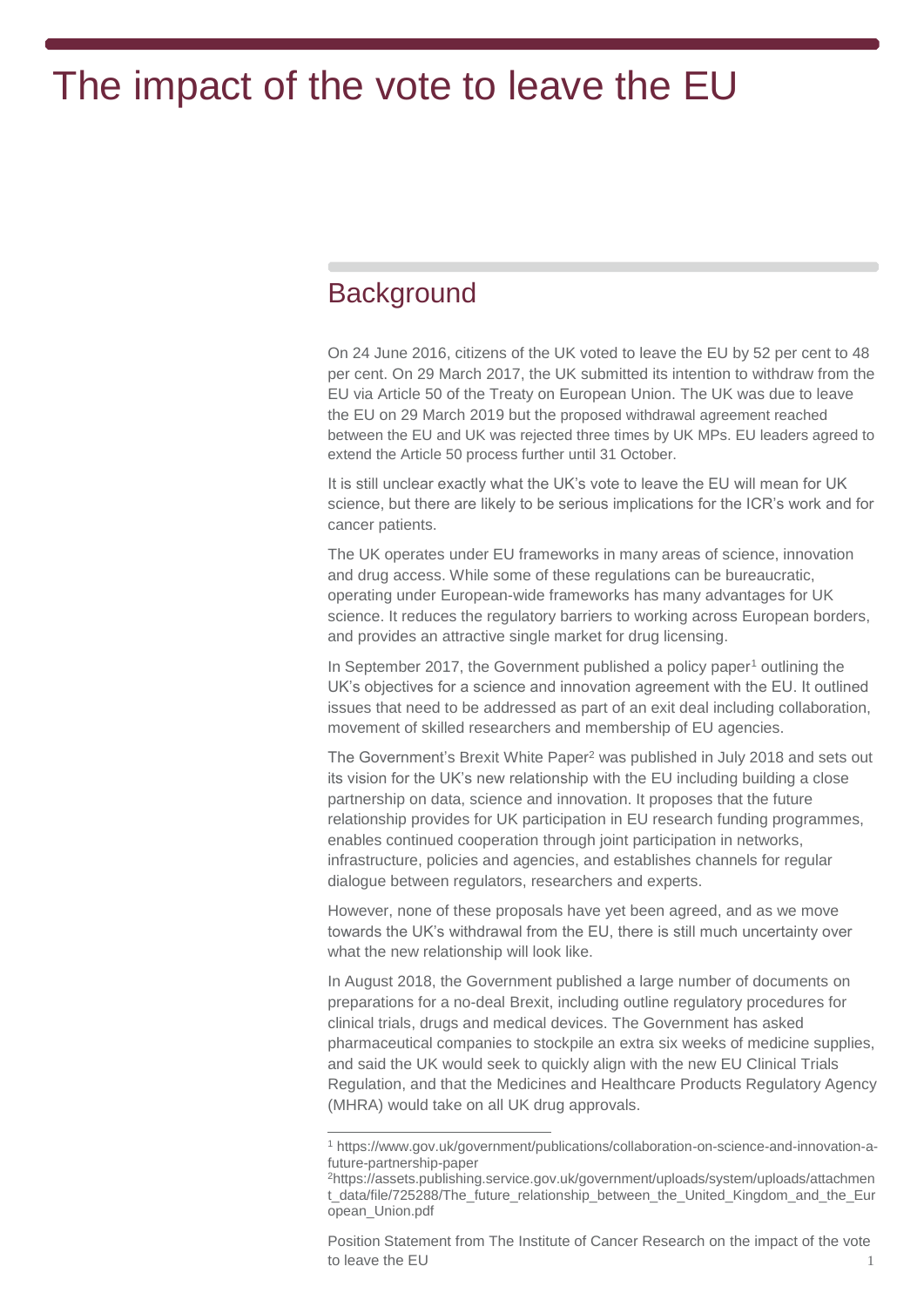### Key ICR positions

- The ICR believes the uncertainly over the future relationship with the EU is damaging for UK science and unsettling for patients and their doctors. It's essential that the Government secures firm commitments for science and healthcare as soon as possible. A deal should avoid negative impacts on recruitment and collaboration in research, and allow patients to be able to benefit from research by continuing to access new treatments and clinical trials.
- While we welcome the fact that planning is under way to prepare for a no-deal Brexit, we believe such an outcome could be extremely damaging to UK research and patients. We believe the Government must do all it can to avoid such an outcome.

#### **Collaboration**

- It is critical that UK researchers can still collaborate freely with colleagues across the EU after Brexit. The biggest challenges in cancer research will only be met by scientists and clinicians working together in collaboration. The UK must closely align with regulatory frameworks across the EU, to avoid barriers to carrying out collaborative research.
- UK scientists will need continued access to EU funding and information resources that allow scientists to find potential collaborators. Otherwise, it will become much more difficult for UK researchers to participate in collaborations that receive funding through the EU.
- We are particularly concerned over the potential impact on clinical trials across EU states. Multi-centre EU trials are often vital to involve the necessary number of patients to generate meaningful data, particularly for rarer cancers. The new EU Clinical Trials Regulation will not be in force in the EU at the time that the UK exits the EU. The Government has said that where possible the UK will align with the new regulation without delay when it does come into force in the EU. However, the European Commission has issued statements[1] making it clear that after we leave the EU, the UK will fall outside the regulation with no access to systems supporting the approval and safety monitoring of medicines across the EU.
- We are concerned that UK researchers will find it much more challenging to lead Europe-wide clinical trials after Brexit. It will be more difficult for UK organisations like the ICR to become trial sponsors and we may need to find an alternative legal representative in an EU

 $\overline{a}$ [1]

https://ec.europa.eu/info/sites/info/files/notice\_to\_stakeholders\_brexit\_clinical\_tri als\_final.pdf

Position Statement from The Institute of Cancer Research on the impact of the vote to leave the EU 3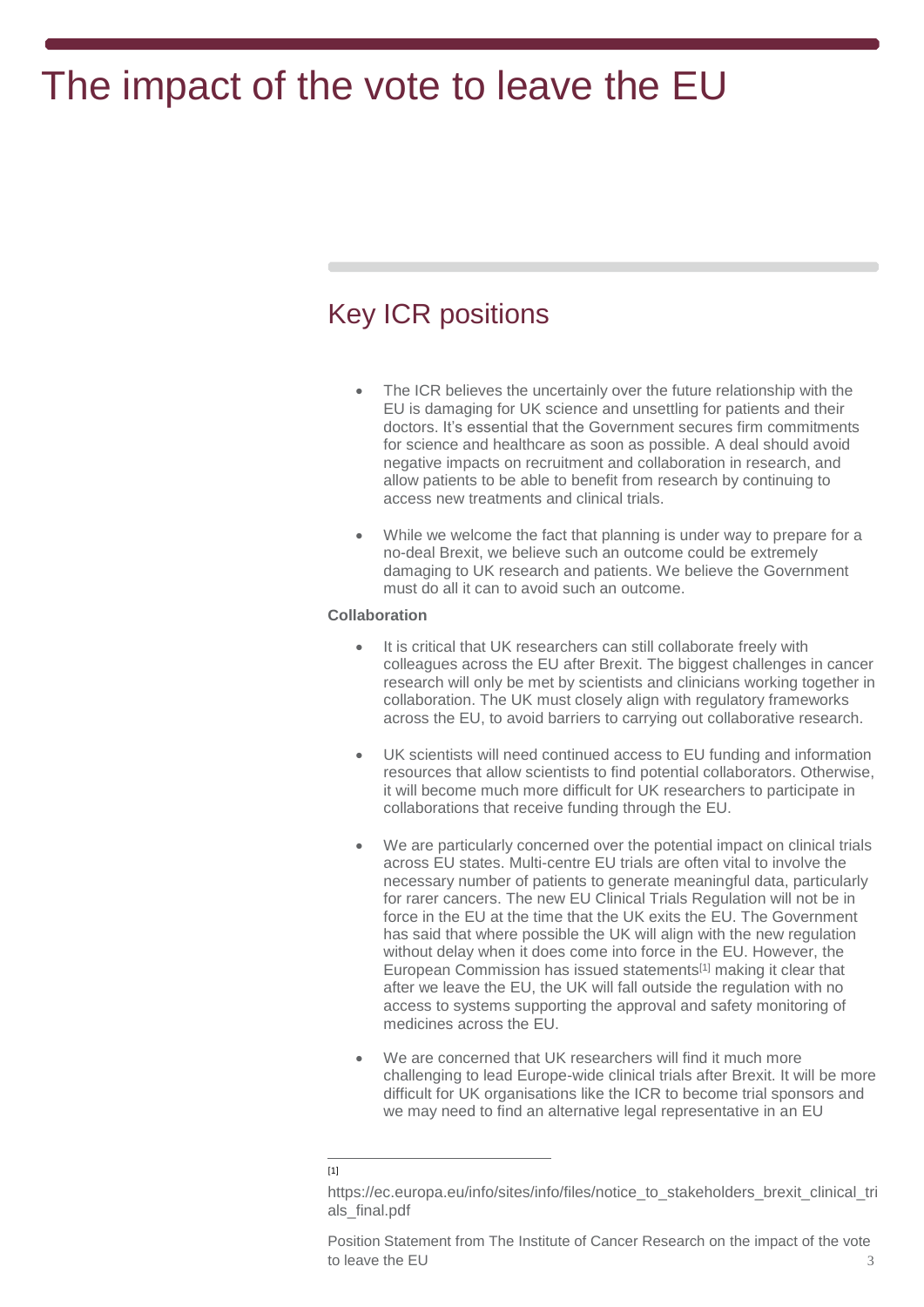member state. There is a risk that UK patients could miss out on the opportunity to join trials providing access to the latest treatments.

 We need to ensure that the UK can still access the infrastructure, systems and legal support required to deliver collaborative trials. As part of this, the UK will need continued access to large shared data sources, and must align with EU Data Protection laws to ensure that 'adequacy' requirements for data sharing with the EU are met.

#### **Researcher mobility**

- It is essential that any new immigration policies allow us to recruit the best staff and students from inside and outside the EU. For the ICR to retain its competitiveness we need to be seen as an attractive place to work and study for the best scientists throughout the world. We find it difficult already to attract staff with skills in certain disciplines where there are shortages such as big data and computational biology. Since the referendum in 2016, we have had staff leave the ICR or turn down offers of employment citing uncertainty because of Brexit.
- The Government needs to be much clearer about how movement of skilled researchers will work if as expected freedom of movement ends following the UK's departure from the EU. Simply assessing people by how much they earn does not work well for science, where highly skilled researchers are often not paid particularly highly. Many highly qualified technicians are in roles which may not be paid highly enough for them to be eligible for working visas. We have concerns that we may struggle to fill many technical roles with appropriately skilled staff if the proposals in the Immigration White Paper are implemented.
- The Government should also safeguard access to the clinical workforce needed to carry out clinical trials. The ICR's NHS partners employ trial coordinators and data managers who may fall below the proposed wage threshold in the immigration White Paper. Loss of these staff would curtail the UK's ability to set up and run clinical trials, and could deny patients access to the latest treatments.
- It is vital for the Government secures a deal with the EU that preserves the rights of EU citizens to study within the UK, and for UK citizens to study within the EU. It would be extremely damaging to science and academic study more generally to erect barriers in the flow of students.

#### **Funding**

We need further clarity on access to EU funding by UK scientists as soon as possible. The current uncertainty is already making it difficult for UK researchers to take leadership positions on EU-funded collaborations. We welcomed the announcement that the Treasury will underwrite funding for approved Horizon 2020 projects applied for before the UK leaves the EU, but there remains uncertainty over arrangements for the next Framework Programme. It is crucial to know which sources of EU funding UK scientists will be able to access and for

Position Statement from The Institute of Cancer Research on the impact of the vote to leave the EU 3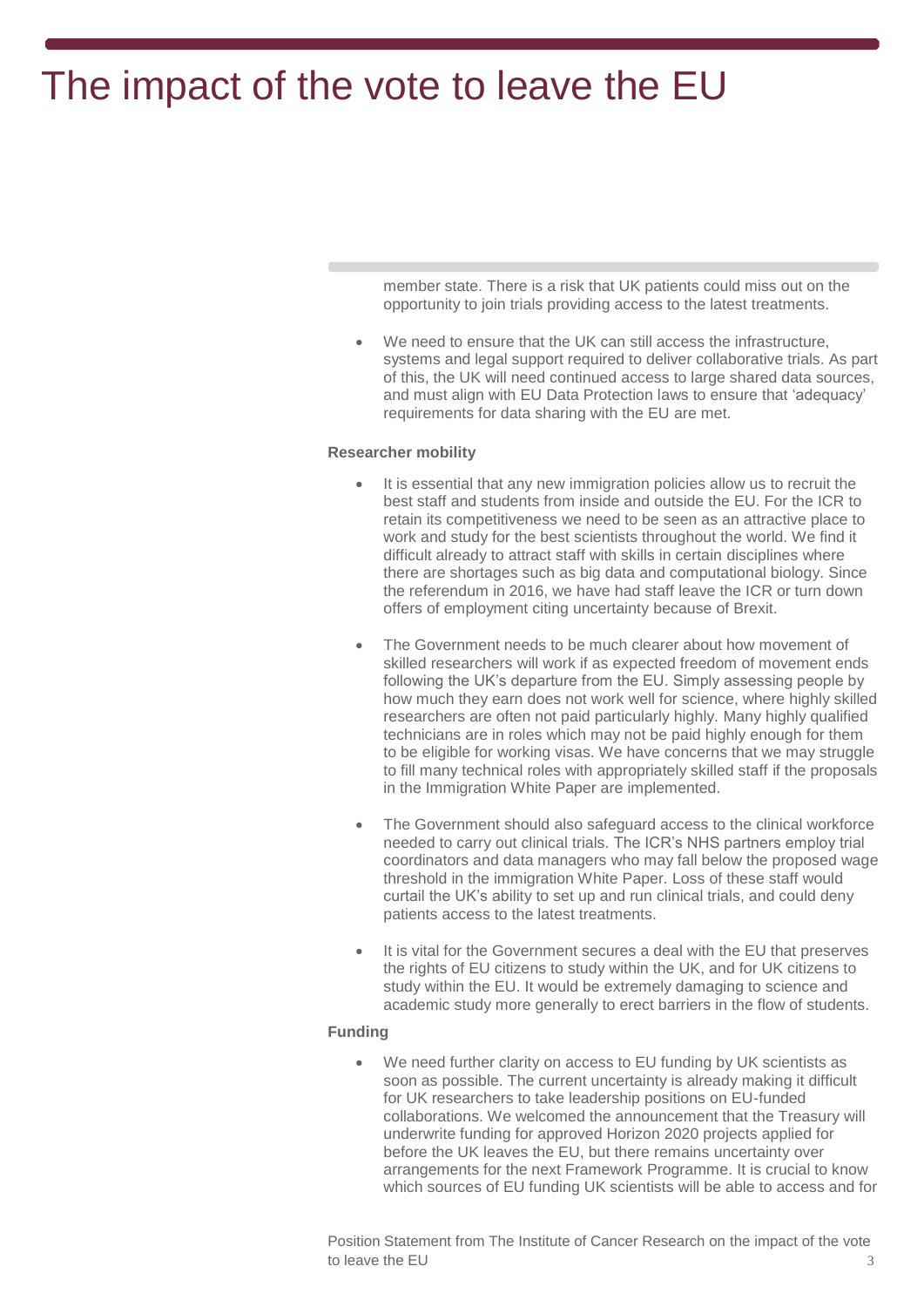how long, in order to be able to make long-terms plans.

- It is important for the UK Government to strike a deal with the EU that as much as possible preserves access to EU sources of funding and facilities for UK scientists. The Government must act to prevent any funding shortfall to science once the UK formally leaves the EU. Funding from the EU plays an important role in supporting large-scale scientific initiatives, and its loss could limit the UK's ability to participate in these.
- We believe the Government must make every effort to secure continued access by UK researchers to large-scale European scientific research infrastructure. If UK scientists had to pay charges to access shared facilities after the UK leaves the EU, it would become prohibitively expensive and would severely damage the ability of our researchers to remain internationally competitive.

#### **Access to medicines and medical devices**

- It is crucial to ensure that there are no delays for patients in accessing the latest, best and most innovative cancer treatments. The UK will need close alignment with the EU on both the regulatory approval of new medicines and medical devices, and supply of treatments across borders. There is a serious risk that UK patients could suffer significant delays in accessing the latest cancer treatments if companies need to gain separate licences in the UK before marketing them here.
- We urge the Government to negotiate a deal with the EU that either preserves UK membership of the EMA or ensures close regulatory alignment for licensing of drugs or medical devices. There is a major risk that patients in the UK could miss out on the latest cancer treatments as a result of the decision to leave the EU. Under a no-deal Brexit, the Government would grant UK market authorisation to all drugs that have already been centrally licensed by the EMA, but would expect the MHRA to assess all new drugs. The UK represents only a 3 per cent share of the global pharmaceutical sales market compared with 25 per cent for the EU, so we believe that companies could prioritise the larger EU market ahead of the UK's in applying for authorisations.
- It is vital that the supply of medicines, medical devices and reagents is not blocked or disrupted once the UK leaves the EU. The Brexit Healthcare Alliance estimates that 37 million packs of medicine come to the UK from the EU each month. The Government must seek to avoid customs delays or requirements to re-test products after crossing borders. The ICR is working with suppliers to ensure we continue to gain deliveries of goods and services after the UK's departure from the EU. A no-deal Brexit has the potential to cause significant disruption to deliveries of drugs, regents and laboratory supplies.
- We believe it is important that expert organisations like the ICR can continue to influence the development of scientific policy and regulation in Europe, to ensure it works as well as possible for our researchers. We

Position Statement from The Institute of Cancer Research on the impact of the vote to leave the EU 3